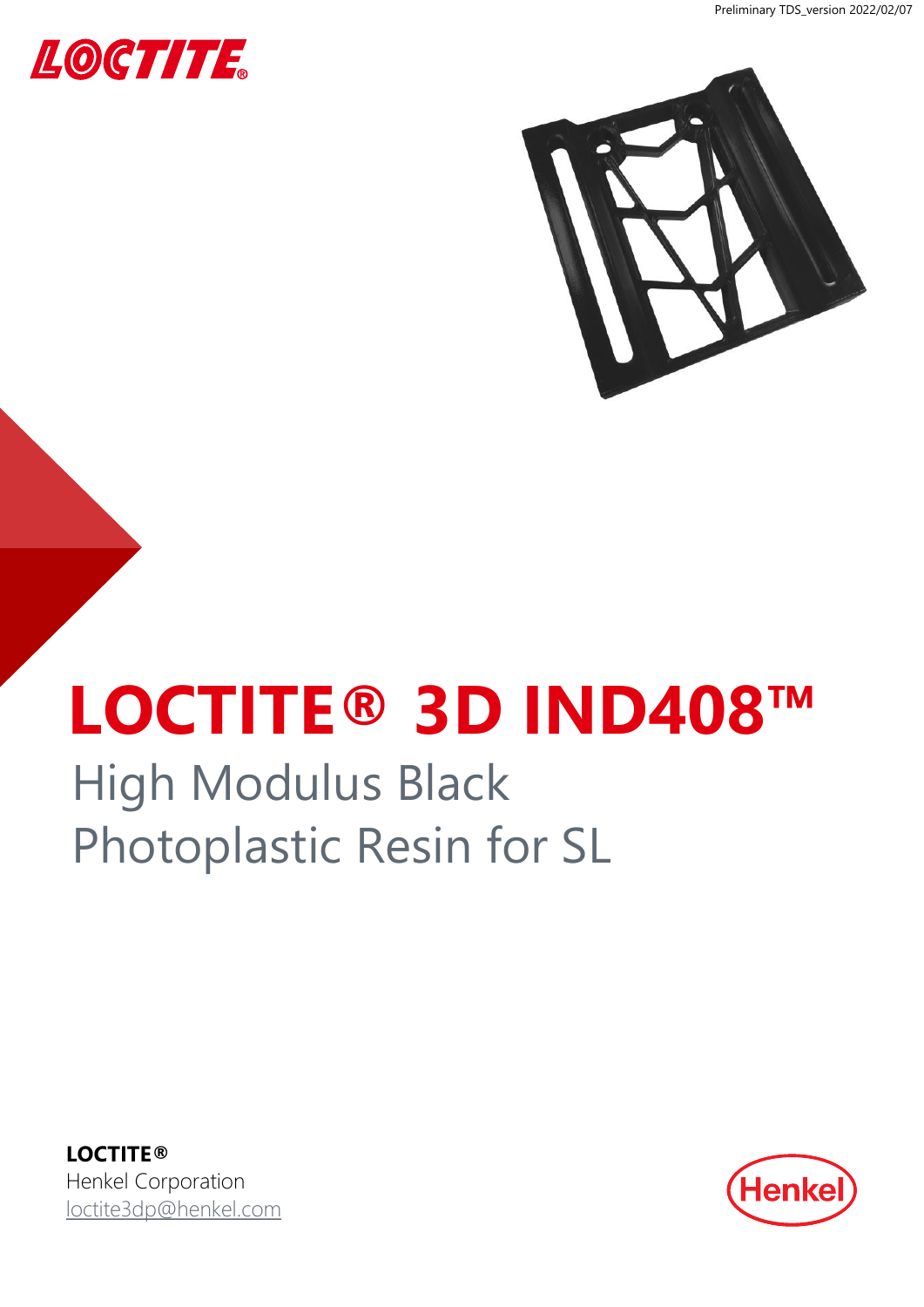

HIGH MODULUS BLACK



## **PROPERTIES**

| <b>Mechanical Properties</b> | <b>Measure</b> | <b>Method</b> | <b>Post Processed</b>        |
|------------------------------|----------------|---------------|------------------------------|
| Tensile Stress at Break      | MPa            | ASTM D638     | 42 $\pm$ 3 <sup>[1]</sup>    |
| Young's Modulus              | MPa            | ASTM D638     | $3240 \pm 80$ <sup>[1]</sup> |
| Elongation at Break          | $\%$           | ASTM D638     | $1,3 \pm 0,1$ [1]            |
| Flexural Stress at Break     | <b>MPa</b>     | ASTM D790     | $144 \pm 5^{[2]}$            |
| <b>Flexural Modulus</b>      | MPa            | ASTM D790     | $3830 \pm 40^{2}$            |
| IZOD Impact (Notched)        | J/m            | ASTM D256     | $16 + 1^{[3]}$               |
| <b>Shore Hardness</b>        | D              | ASTM D2240    | $80^{[8]}$                   |
|                              |                |               |                              |

| <b>Thermal Properties</b> | <b>Measure</b> | Method    | <b>Post Processed</b> |
|---------------------------|----------------|-----------|-----------------------|
| HDT at 0.46 MPa           |                | ASTM D648 | $118 + 1^{[4]}$       |
| HDT at 1.82 MPa           | م∘             | ASTM D648 | $95 + 3$ [4]          |

| <b>Other Properties</b>   | <b>Measure</b>     | <b>Method</b>   | <b>Post Processed</b> |
|---------------------------|--------------------|-----------------|-----------------------|
| Viscosity at 25°C         | cР                 | ASTM D7867      | 200 [6]               |
| Water Absorption (24 h)   | %                  | ASTM D570       | $0.4$ [5]             |
| Water Absorption (7 days) | %                  | ASTM D570       | $0.9$ [5]             |
| Liquid Density            | q/cm <sup>3</sup>  | <b>ISO 1675</b> | $1.1$ [7]             |
| Ec                        | mJ/cm <sup>2</sup> | Internal        | 9,0                   |
| Dp                        | mil                | Internal        | 6.4                   |

"All specimen are printed unless otherwise noted. All specimen were conditioned in ambient lab conditions at 19-23°C / 40-60% RH for at least 24 hours." ASTM Methods: D638 Type IV, 5 mm/min, D790-<br>B, 1.5 mm/min, D648, D2

**Internal Data Sources:**<br>[1] FOR51764, [2] FOR51766, [3] FOR51768, [4] FOR51762, [5] FOR51774, [6] FOR51480, [7] FOR54345 [8] FOR57401

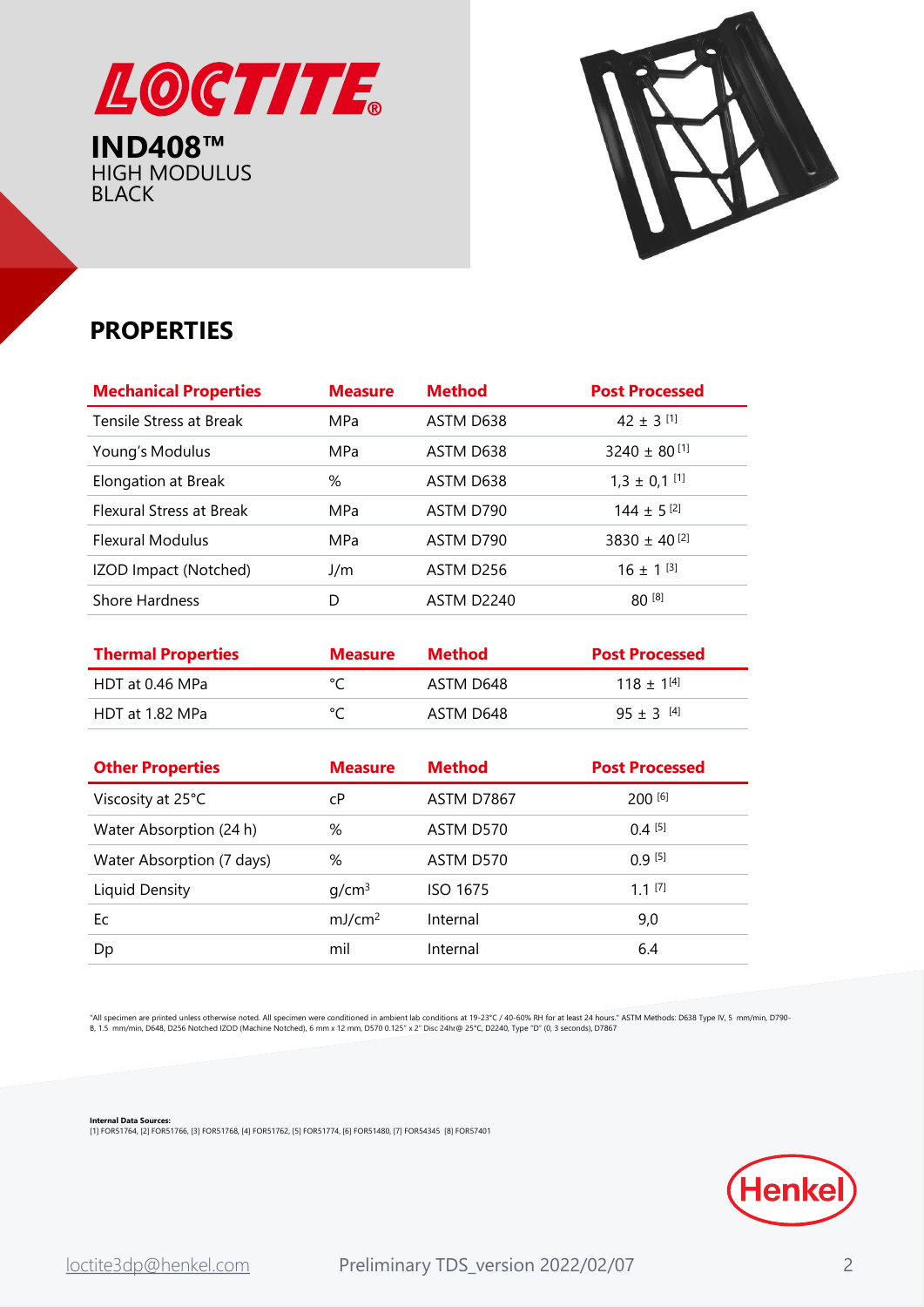



## **PRINTING**

To achieve the properties provided the material was printed on a 355nm laser SL printer.

## **POST PROCESSING**

LOCTITE 3D IND408 BK requires post processing to achieve specified properties. Prior to post curing support structures should be removed from the printed part and the part should then be washed. Use compressed air to remove residual solvent from the surface of the material between intervals.

| <b>Post Process Step</b> | Agent      | Method              | <b>Duration</b>  | <b>Intervals</b> | <b>Additional Info</b> |
|--------------------------|------------|---------------------|------------------|------------------|------------------------|
| Cleaning                 | <b>IPA</b> | e.g. orbital shaker | 2 min            |                  |                        |
| Dry                      | n.a.       | Compressed air      | 10 to 60 $s$     |                  | Air pressure (50 psi)  |
| Wait before post curing  | n.a.       | Ambient condition   | $60 \text{ min}$ |                  | Room temperature       |

## **POST CURING**

LOCTITE 3D IND408 BK requires post curing to achieve specified properties. It is recommended that a wide spectrum lamp be used to post cure parts.

LOCTITE 3D IND408 BK requires a thermal curing cycle after UV post curing to achieve specified properties. It is recommended to place parts in a pre-heated oven to cure the parts at 140°C for 1h.